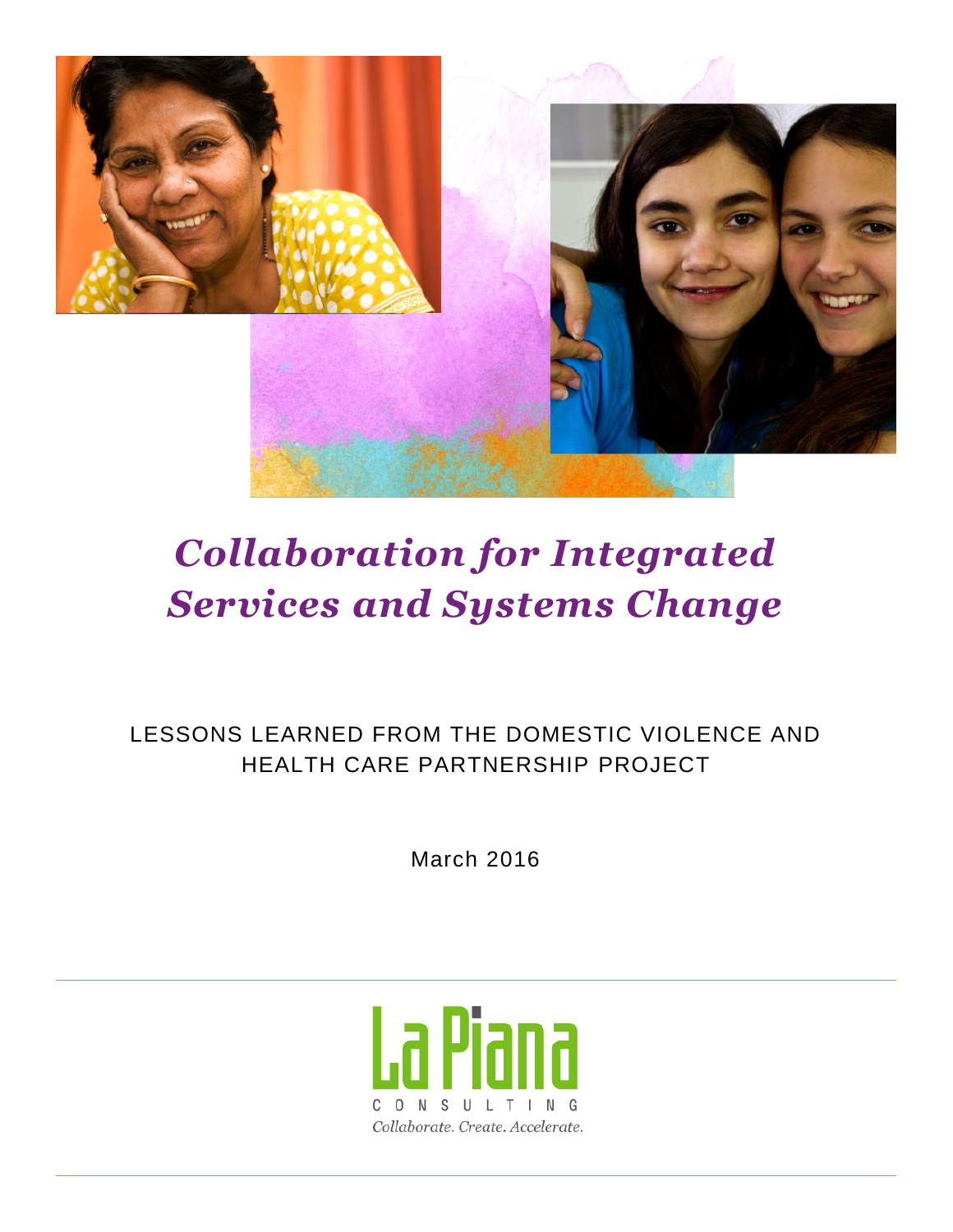# *Domestic Violence and Health Care Partnerships*

### **The Opportunity**

Implementation of the Affordable Care Act (ACA) is setting a new standard of care for addressing domestic violence (DV) and intimate partner violence (IPV) in the health setting. The ACA emphasizes prevention, requiring that insurance plans cover certain services at no cost to patients. By including DV and IPV screening and counseling on this list of services, the ACA highlights the role of the health care sector in addressing DV, creating new opportunities for collaboration between health care providers and DV programs to better meet the needs of survivors.

The potential advantages of such cross-disciplinary partnerships are multifaceted:

- Enhancing the capacity of health care providers to integrate effective and appropriate DV/IPV screenings and assessments into all health visits — and providing ready access to counseling and other supports when a patient discloses that they are experiencing abuse
- Encouraging DV advocacy organizations to integrate basic health assessments into their client interactions — and creating avenues for access to health care services for victims of DV/IPV and their children
- Developing deeper understanding of the interconnectedness between abuse and long-term health outcomes — and sharing a commitment to direct service and advocacy on behalf of individuals and families impacted by DV/IPV

At their best, strong DV and health care partnerships develop relationships, rapport, and a high level of mutual trust between organizations that enables bidirectional learning, more comprehensive and aligned care, and better client outcomes. That said, many of these partnerships are still in their early stages, and there is still much to learn about how they can be most effective and sustainable.

This report describes some of the successes and challenges of several partnerships among DV advocates and health care providers in California that are part of the Domestic Violence and Health Care Partnerships Project. Still in its third and final year of funding, the initiative has made significant strides in demonstrating the potential of collaborative efforts between health care providers and DV programs to improve client outcomes and advance systemic change. It has also helped to shed light on challenges still to be overcome and opportunities for next steps.

This project is funded by a grant from Blue Shield of California Foundation. Central to its mission, the Foundation believes that the health and well-being of communities requires a systemic response to end DV that includes health care providers who understand its health impacts and can act as catalysts for change. This report offers advocates, health care providers, funders, and policymakers a unique window into how DV and health care partnerships can increase DV prevention, access to care, and needed services for providers. As the lessons in this report indicate, collaboration is a powerful strategy for serving those affected by DV and sexual violence, ultimately supporting healthier individuals, families, and communities.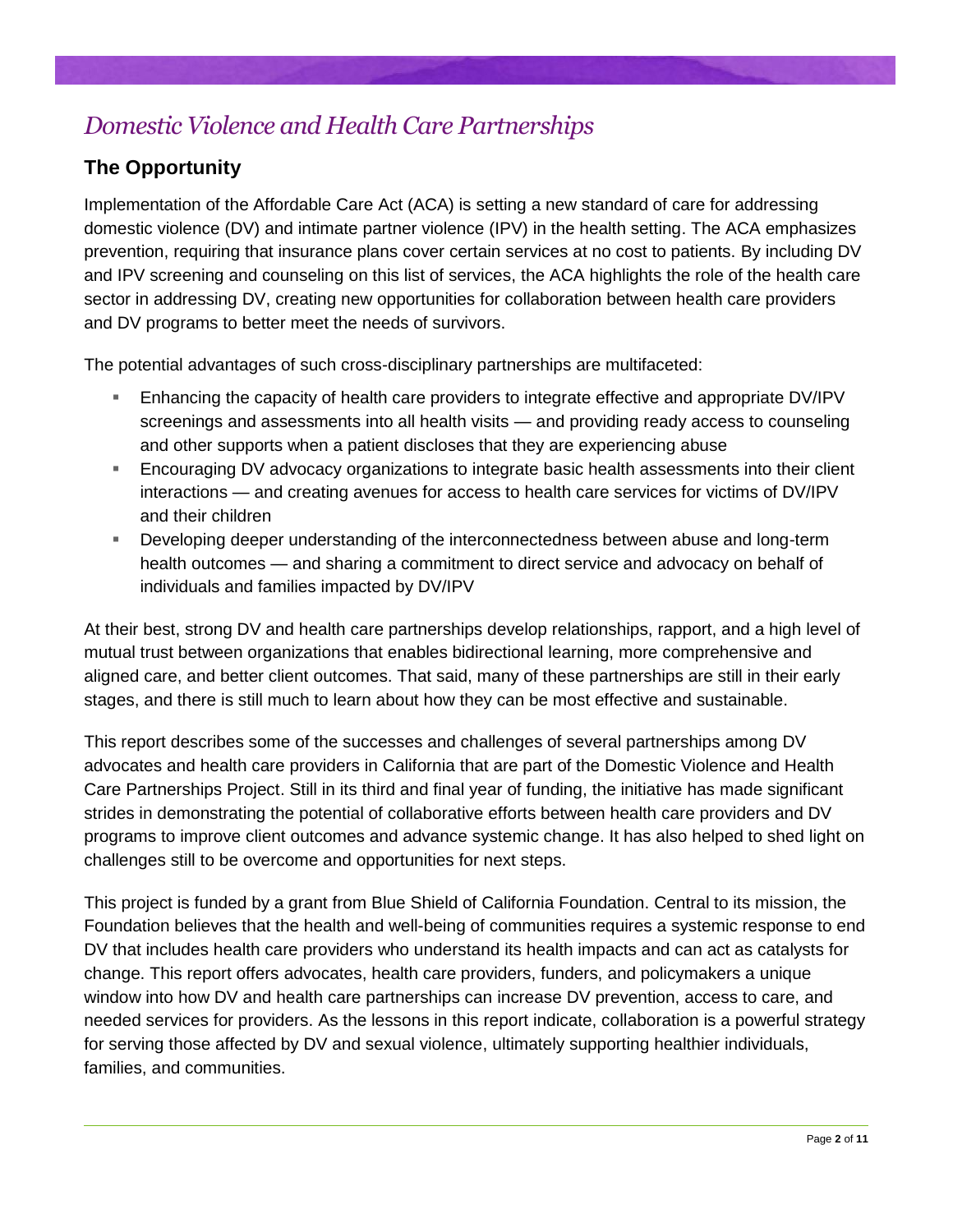# *Collaboration by Design*

#### **The Initiative**

The Domestic Violence Health Care Partnership (DVHCP) is a multi-year effort funded by Blue Shield of California Foundation. In partnership with Futures Without Violence, a nationally-recognized leader in DV and health issues, the Foundation launched the DVHCP in 2014 to integrate health care and DV response systems throughout California. The project has provided grant funding and technical support to 19 teams of DV organizations and health care providers to develop policy and clinical responses to domestic and sexual violence in health care settings, and to support DV advocates in addressing the health needs of survivors. (See Appendix for a list of participating organizations.)

The ACA created a specific opportunity and incentives for the health care sector to provide DV screening, referral, and brief counseling. This initiative has leveraged that opportunity in California to support health care and DV providers in co-creating and implementing systemic responses that meet the needs of those affected by DV. The DVHCP promotes bidirectional learning, increased use of warm referrals for greater utilization of services, service integration up to and including colocation, and policy changes in DV and health care organizations. Each partnership is led by a team of representatives from both the health and DV organizations, whose efforts are supported and enhanced through participation in a peer learning community that includes webinars, convenings, and a group website and listserv as well as access to a library of resource materials and expertise provided by Futures Without Violence. La Piana Consulting provides technical assistance to grantees in building effective and sustainable partnerships. Developmental evaluation of the DVHCP is being conducted by a research team from the University of Pittsburgh to support deeper learning and continuous improvement.

The DVHCP aims to affect systems change by transforming institutional practice. By forging partnerships among DV advocates and health providers at the organizational level, the initiative is raising broader awareness of the impact of DV on individual and community health and fostering shared leadership across systems to promote positive health outcomes and healthy relationships. Most teams will have concluded their grant-funded activities by December 2016 and are exploring how to continue their partnerships beyond the initiative. At a convening of all the grantee teams in March 2016, initiative evaluators shared data capturing the progress made by the DVHCP to date, which includes:

- 764 health care providers and 210 DV advocates received training
- 50% of providers felt confident referring patients to their DV partners (22% before DVHCP)
- 60% of patients received information on healthy relationships and where to get help if they are being abused
- 83% of survivors increased their understanding of the impact of violence on long-term health

The case examples on the following pages provide more detail about how some of the DVHCP teams have enhanced their practice and policies as a result of their participation in this initiative.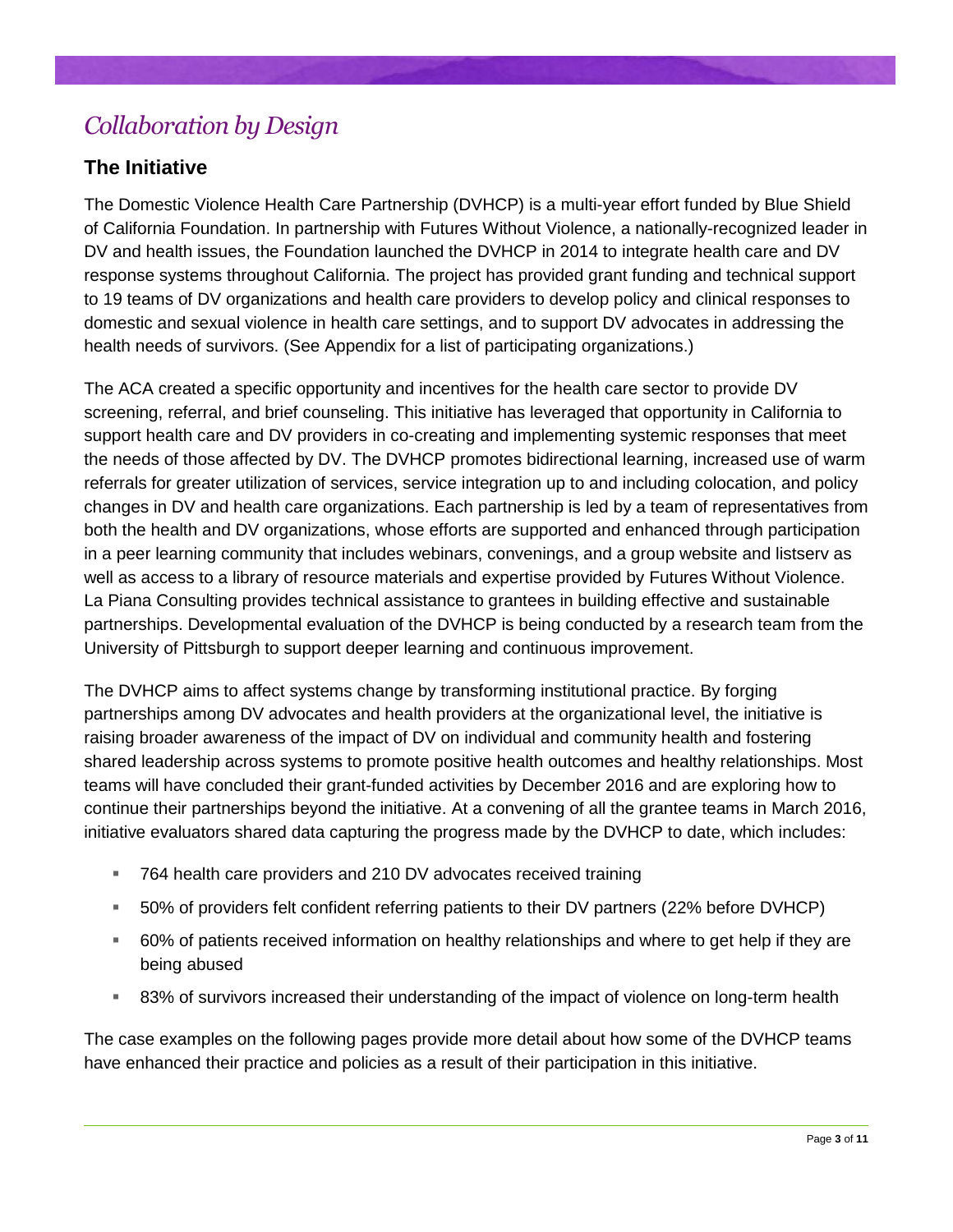### *Case Examples*

### **YWCA of San Gabriel Valley & ChapCare**

YWCA San Gabriel Valley (YWCA SGV) offers programs for seniors, teens, and victims of domestic violence, and operates one of the largest shelters in Los Angeles County. ChapCare is a Federally Qualified Health Center providing primary care services (including medical, dental, and behavioral health) to over 14,000 patients annually. Both serve Los Angeles' ethnically and economically diverse San Gabriel Valley.

YWCA SGV and ChapCare began working together to develop an integrated services model in 2014 with support from the DVHCP. To date, this has included co-facilitation of DV support groups at ChapCare in English and Spanish using a model developed by YWCA SGV and ChapCare's provision of monthly workshops at YWCA's shelter educating clients about health issues such as diabetes, nutrition, and women's health. Because some of ChapCare's clinic locations are as far as 30 miles from YWCA SGV, transportation is a challenge for shared clients, making it all the more critical that the two organizations offer collocated programs and work closely as a team.

Both partners actively contribute to the collaboration and recognize its benefits. ChapCare's Roxana Gates, LCSW, describes the ability to more rapidly link patients to appropriate supports: "the role of the collaboration, and its importance, is having the ability to segue our patients directly into care with YWCA SGV, streamlining the provision of services." She also notes how important it is to ChapCare's health care providers to know that when a patient discloses to them that they are affected by domestic violence, YWCA SGV is there with the necessary resources and expertise. This increases providers' confidence in doing DV screening and detection, and builds trust in YWCA SGV as a reliable partner.

In return, ChapCare is invested in helping YWCA clients access health care services. Ana Interiano, Domestic Violence Director at YWCA SGV, notes one example in which ChapCare team members realized that if they appropriately coded shelter residents as homeless they could more quickly get them in to see a health care provider, and another in which the team was able to fast-track a TB test a client needed by a specific deadline in order to access a new housing program. Ana says that ongoing communication, with calls and texts on a frequent basis, enables the DVHCP team to work seamlessly across organizations to identify and overcome barriers on behalf of their shared clients.

#### *Achievements At-a-Glance:*

- $\checkmark$  Co-facilitation of DV support groups at the health clinic in English and Spanish
- $\checkmark$  Health education workshops at the DV shelter on a monthly basis
- $\checkmark$  Increased confidence among health care providers in doing DV screening and detection
- $\checkmark$  More rapid linkages of clinic patients to DV services and supports and of DV clients to health care
- $\checkmark$  Shared commitment and increased capacity to identify and overcome barriers on behalf of clients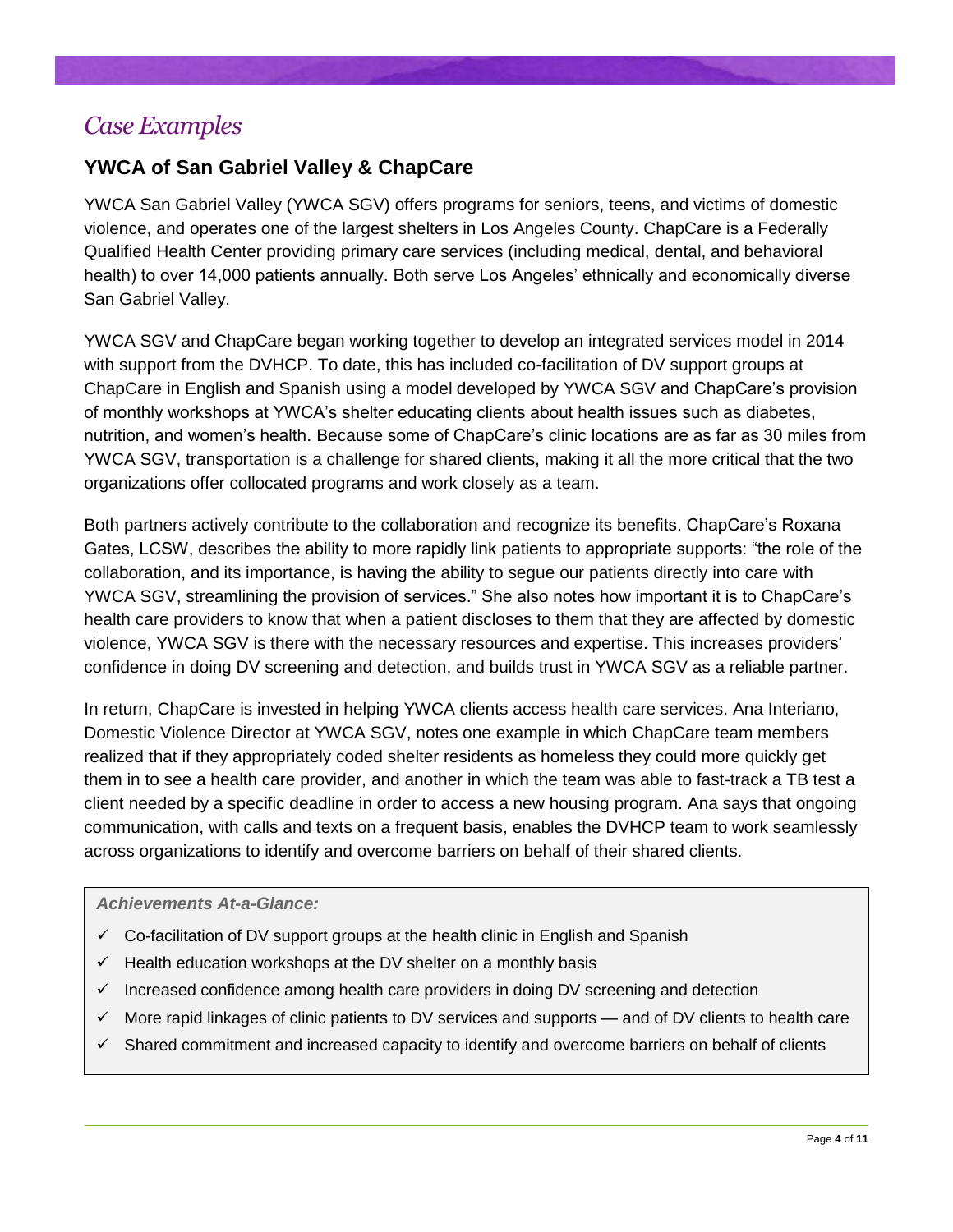#### **WEAVE, Inc. & Sacramento Native American Health Center**

WEAVE is the primary provider of services for survivors of domestic violence and sexual assault in Sacramento County. Sacramento Native American Health Center (SNAHC) is a Federally Qualified Health Center that plays a critical role in the health safety net, serving a client community that is 45% Native American. The two are located within two blocks of one another in Midtown Sacramento.

Proximity has been an enabling factor for the efficacy of this partnership, allowing WEAVE and SNAHC staff to in some cases walk clients to warm referrals at one another's offices, e.g., from DV counseling at WEAVE to WIC enrollment at SNAHC. The two look forward to taking their partnership a step closer in the coming year by collocating services at SNAHC, which would place DV advocates on site weekly and bring in legal clinics on a monthly basis, broadening the scope of resources available to clients.

Cibonay Cordova, Chief Program Officer at WEAVE, describes an example of how partnership impacts client success: "My colleague at SNAHC called to tell me what the client needed, we did a release of information, and not only were we able to provide the client with mental health counseling at SNAHC and DV services at WEAVE, but her kids were seen at both agencies, and SNAHC became her medical home." She adds that this ease in working together has been unlike what sometimes occurs in efforts to serve shared clients: rather than getting bogged down in limitations, with SNAHC, the default position is 'yes, this is what needs to happen and we will find a way' — a difference she credits to the high level of trust built through the DVHCP experience.

This mutual commitment to reducing obstacles has also become increasingly evident at the executive and board level. Cibonay notes that in the past year SNAHC CEO Britta Guerrero has become more directly involved in the work of the project, further enhancing the responsiveness of the partnership. She offers an example: "We'd been trying to get Plan B at our safe houses, and the conversation was always about the obstacles involved, but then Britta just said, 'let's do it' and three days later, Plan B emergency contraception was available at WEAVE safe houses."

Another significant move has been the SNAHC board's approval of a seen-alone policy (allowing only the patient in the exam room with the medical provider) to protect patient confidentiality. Katherine Ray, MSW and Behavioral Health Program Manager at SNAHC, calls this "a culmination of the partnership with WEAVE and the dialogue and support that has increased our awareness of screening and safety issues." Cibonay agrees that the new policy is important for medical staff who "now have the space where they can open up these hard conversations," and that such policies are key to systems change.

#### *Achievements At-a-Glance:*

- $\checkmark$  Provision of warm referrals to a range of health, DV, and related support services
- $\checkmark$  Availability of emergency contraception at DV safe houses
- $\checkmark$  Adoption of a seen-alone policy at the health center to protect patient confidentiality
- Expansion to collocated services at the health center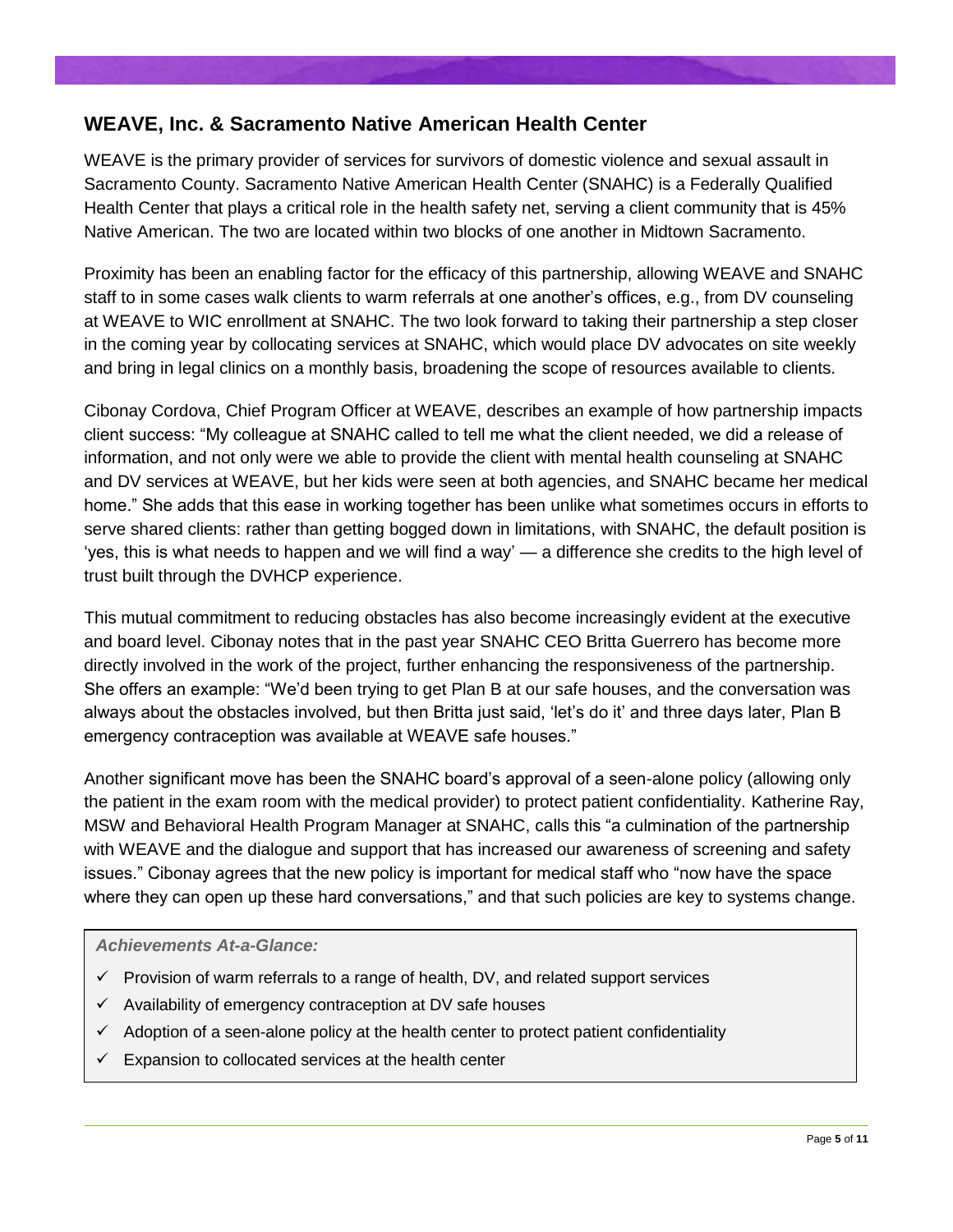#### **Su Casa & The Children's Clinic**

Su Casa has provided domestic violence services and advocacy in the Long Beach community for more than 35 years, and operates both an emergency shelter and a transitional shelter. The Children's Clinic (TCC) is a full-service primary care clinic with Federally Qualified Health Center status and more than 75 years of experience serving children and their families. Although the two organizations had worked together before, the DVHCP has strengthened and solidified their relationship as collaborative partners.

TCC has incorporated a trauma-informed orientation into its provision of health services, including behavioral health and DV screening. Ellen Harwick, LCSW shares an example: "We said, 'look, our providers are identifying some DV, but they're mostly seeing patients with anxiety and depression,' so we created a toolkit to help our providers assess for historical trauma." This turned out to be a significant need, and TCC now runs a support group for survivors of past DV. The trauma-informed perspective has also been embraced at Su Casa, where a staff LMFT who has long provided clinical supervision now also advises on self-care for vicarious trauma as part of her work with advocates and shelter staff.

To date, the collaborative model for this partnership has emphasized cross training and consultations. Vicki Doolittle, Executive Director at Su Casa, describes the impact this has had on client services: "We consulted on one case with TCC where we were on the phone together the better part of the day getting their patient situated with safe shelter. We also recently asked Ellen to do a mental health consultation and help walk our staff through a complex case involving co-occurring DV and mental health issues, which we identify from time to time in our emergency shelter."

The two organizations are planning to initiate collocated services in the coming year, with support from the DVHCP. Vicki is also interested in seeing the collaboration grow beyond the immediate partnership, noting that when she talks about the initiative in presentations to the community, she is often approached by audience members who ask how they can get involved. She sees this as "a huge opportunity to get more of the medical community interested and involved and to expand the impact of the project."

#### *Achievements At-a-Glance:*

- $\checkmark$  Cross-training and joint consultations leverage the expertise and resources of both partners
- $\checkmark$  Trauma-informed orientation enhances services and supports for client and staff wellness
- $\checkmark$  Potential to engage a broader circle of potential partners and supporters in advancing shared goals
- Expansion to collocated services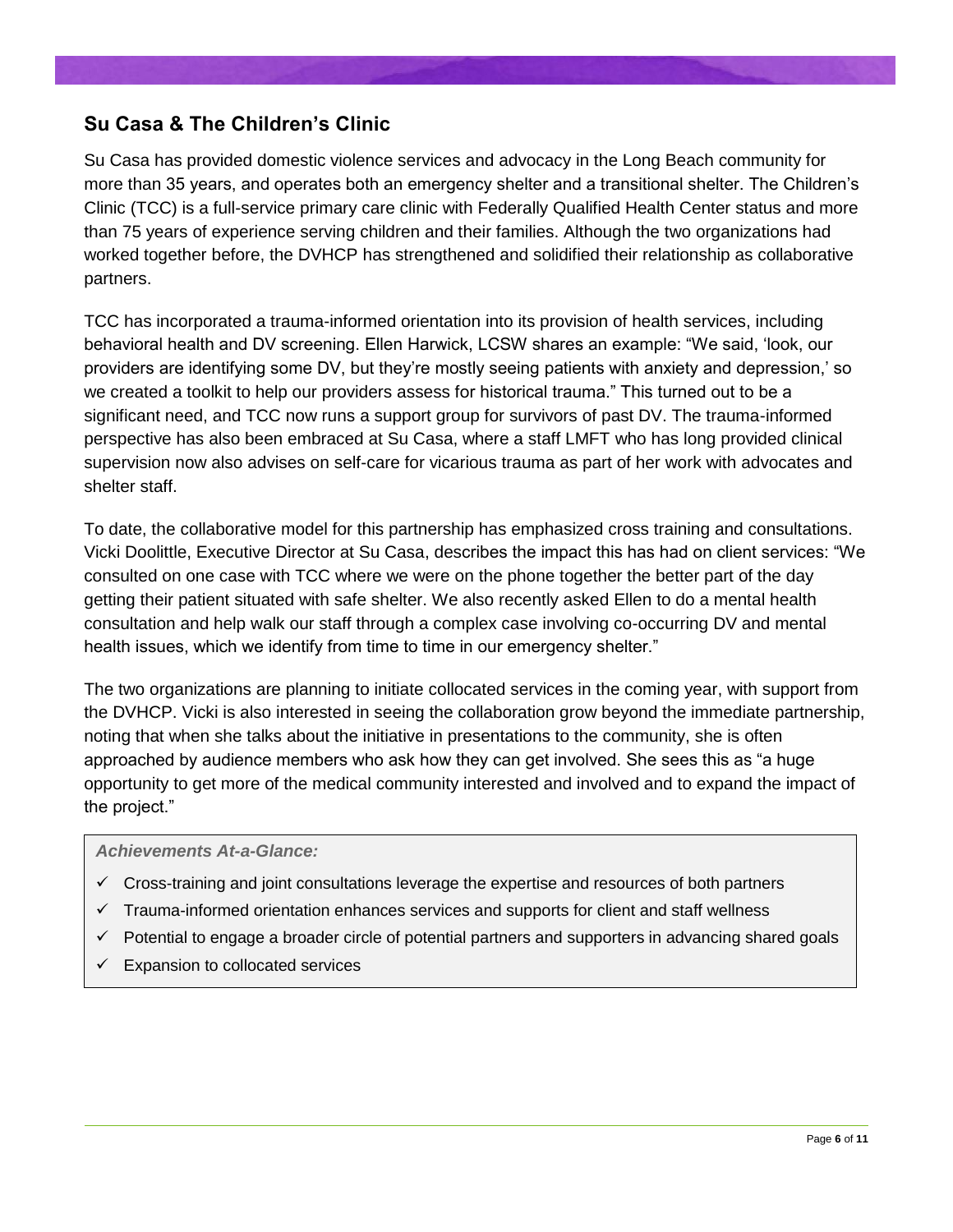### *Signs of Success*

### **DV Organizations and Health Care Providers Form a Powerful Partnership**

For nonprofit health care organizations and DV agencies pressed to meet growing and increasingly complex client needs with limited resources, building their capacity through complementary relationships such as those supported by DVHCP is a winning strategy.

The case examples featured in this report tell only part of the story. Each of the 19 DVHCP teams have demonstrated progress in increasing access, improving the quality of services, expanding or enhancing programs, and changing policy. Together, these partnerships have reported success in several areas:

- Increased frequency and variety of staff and provider trainings
- Improved assessment instruments for both DV and health screening
- Improved quality of client encounters in screening and referrals
- **Increased referrals, especially from health clinics to DV partners**
- Increased participation in survivor support groups as well as creation of new groups
- **Enhanced access to services through colocation strategies**
- Adoption of policies enhancing safety and wellness of both clients and providers
- Expanded outreach, education, and/or collaboration beyond the partnership
- **IMPROVED INCOVERGOVERGOVER IN A LOCAL EXTERNAL EXTENDING INCOVER INCOVER INCOVERGOVERGOVERGOVERGOVERGOVERGOVER**

#### **Roles are Distinct, Not Duplicative**

The ACA's inclusion of mental health and substance abuse services as one of its ten categories of required "essential health benefits" is also encouraging more community health centers to integrate behavioral health into their core services. As this occurs, health providers have choices to make about what they provide in-house and how they partner with others to achieve these goals.

For example, each of the three community health centers in the case studies above have behavioral health units and clinicians with some background in DV. But in each case, it is clear that this experience and capacity complements health providers' access to advocates from DV partner organizations rather than supplanting the need.

Katherine Ray, MSW, Behavior Health Program Manager at SNAHC notes that "DV is a really specialized area of intervention," and describes the opportunity DVHCP offers for each partner to do what they do best: "It works very well to have WEAVE as an external referral resource for DV-specific services, rather than feeling we have to meet that need entirely on our own."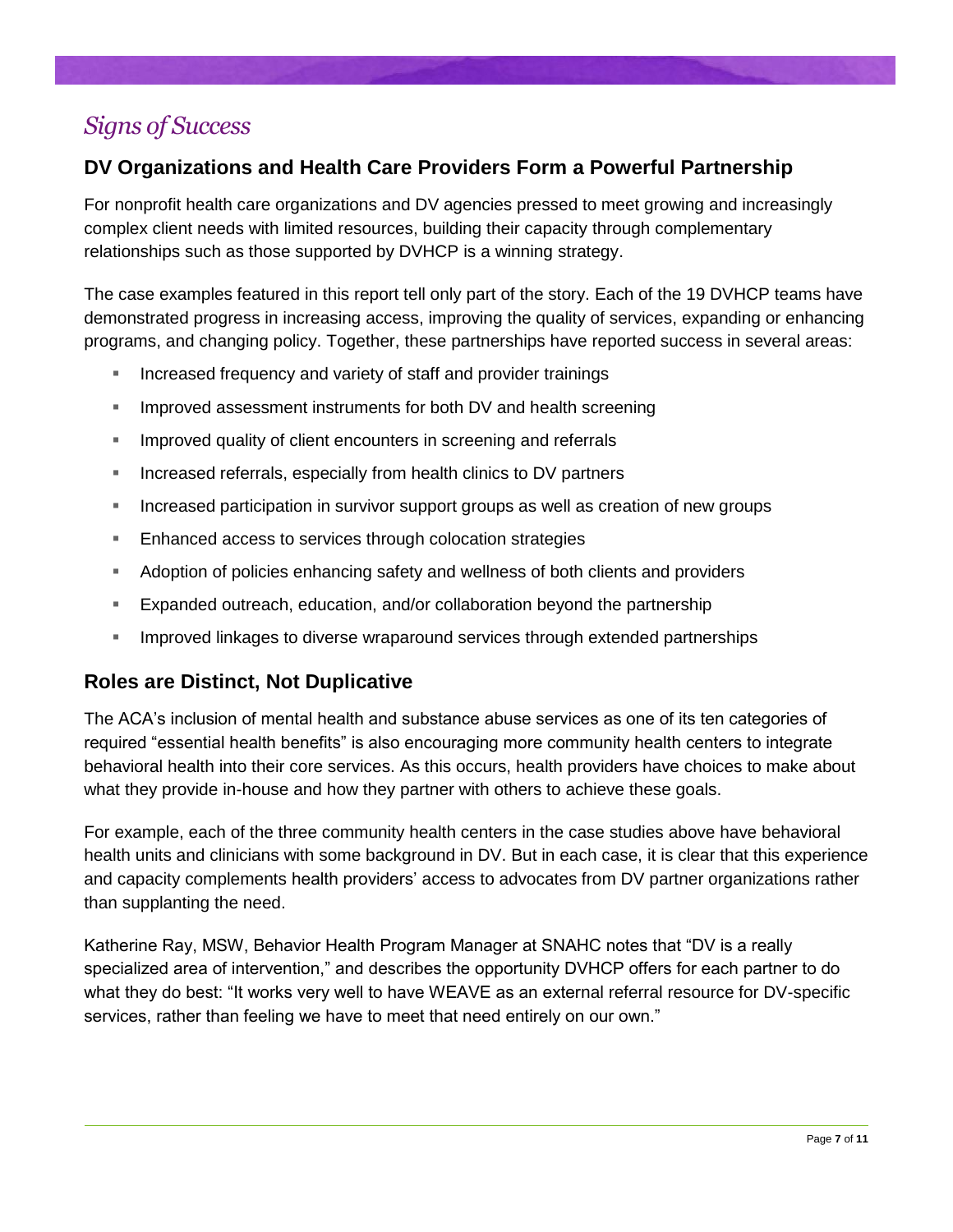YWCA SGV's Ana Interiano acknowledges that the reverse is true as well. With a 35-year history of serving victims of DV, her organization is well-equipped to offer emergency shelter, crisis counseling, and social services, but "behavioral health is not our area of expertise," she says. The ability to refer clients to ChapCare provides critical access not only to basic medical care, but to trained clinicians who can help clients struggling with depression and anxiety or more serious psychological disorders.

The DVHCP is a compelling example of how the health care sector can partner with other community providers to expand and deepen the scope of services and to model a more comprehensive and less fragmented vision of wellness.

### **From Training to Integrated Services…to Systemic Response**

To date, many DV and health collaborations have focused on training and resources to support health care providers in doing DV screenings and referrals. But as DVHCP participants and others begin to develop and deepen integrated service models and engage new community partners, we are seeing how these partnerships can have a "multiplier effect," enhancing the systemic response to DV.

For example, Center for Community Solutions in San Diego has started to apply lessons learned from its DVHCP partnership with Planned Parenthood Pacific Southwest (PPPS) to its work with another community health center to offer training and collocated services. In turn, PPPS is leveraging its DVHCP experience by expanding DV training to clinic sites in its network that were not part of the original partnership. Kaiser Permanente Contra Costa (KP) has similar plans, using data from its partnership with STAND! For Families Free of Violence to make the case to KP leadership to expand the program from its Antioch Medical Center to nearby Walnut Creek and other facilities.

Partnerships between DV and health care are powerful, but it need not end there. A cross-disciplinary approach is critical to meet the full scope of needs of DV/IPV survivors, their families, and communities. Several DVHCP teams have already identified opportunities to expand their collaboration to other community partners such as private physicians, hospitals, schools, legal services, and others.

By building participants' capacity to engage collaboratively, the DVHCP sets the stage for multifaceted, multidisciplinary approaches to meeting the needs of those affected by DV/IPV.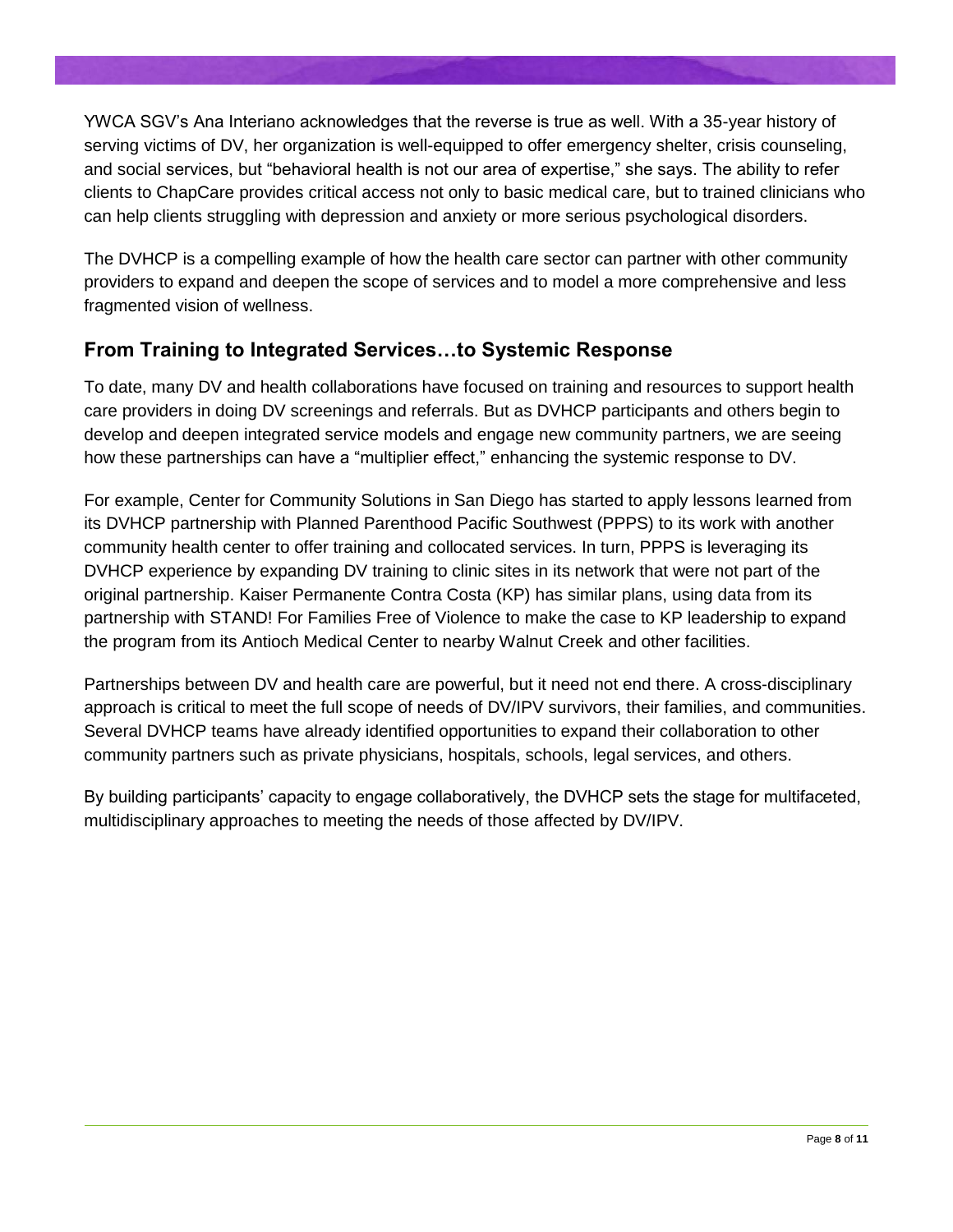# *Challenges to Be Addressed*

### **Tracking Client Outcomes**

Privacy is a deeply-held value, both in the health care setting and among DV advocacy organizations. Sensitivity to client needs, preferences, and safety is paramount, resulting in both practical and policy limitations on capturing and sharing client data. This can frustrate the desire of providers, funders, and policymakers to see evidence of the efficacy of these DV/health partnerships in improving client health outcomes and promoting healthy relationships.

Vicki Doolittle of Su Casa describes the situation: "We want to be able to prove the efficacy of our work, but it's part of working with the population we're working with; many of our clients don't want us to follow up with them and don't leave forwarding information." Katherine Ray of SNAHC notes from the health provider perspective that even tracking cross-referrals poses difficulties: "We don't have a method for tracking incoming referrals to identify a patient as a client of our DV partner; the challenge is with the consent to share information."

Participation in this initiative has been transformative for the organizations themselves, but ultimately success must be measured in client outcomes. Many partnerships have developed anecdotal data to tell the story of their impact on clients while they continue to grapple with how to measure the efficacy of their work together. Developing information-sharing policies, meaningful metrics, and flexible datagathering tools is essential for understanding the value of health and domestic violence collaborations.

### **Funding**

The DVHCP is a time-limited initiative aimed at catalyzing collaboration among DV and health partners. Planning for how to sustain these partnerships beyond the grant period has been a prominent theme in technical assistance and learning community conversations. In some cases, teams expect to be able to fully integrate new practices into their regular activities after their grant ends. Others face the reality that some activities will not be able to continue without dedicated funds.

Although the ACA encourages collaboration to achieve better health outcomes, funding and policy changes to support such partnerships have not caught up — putting the onus on health care providers and their partners to be creative in weaving together and/or repurposing existing funding streams to support their collaborative work. For DVHCP teams, this has included using Title V and Title X funding for counseling on healthy relationships, covering health care for DV survivors under homeless service programs, and seeking licensing or accreditation to qualify DV services for Medi-Cal billing.

The web of different funding agencies, pools of resources, and the mandates and requirements of each pose an opportunity for those who are up to the challenge to cobble together a mixed-revenue strategy, but navigating these complexities takes significant time, know-how, and may not be feasible for all partner organizations. Until earned-revenue or reimbursement options pose fewer obstacles, foundation support will continue to be needed, which means more funders must engage in championing this work.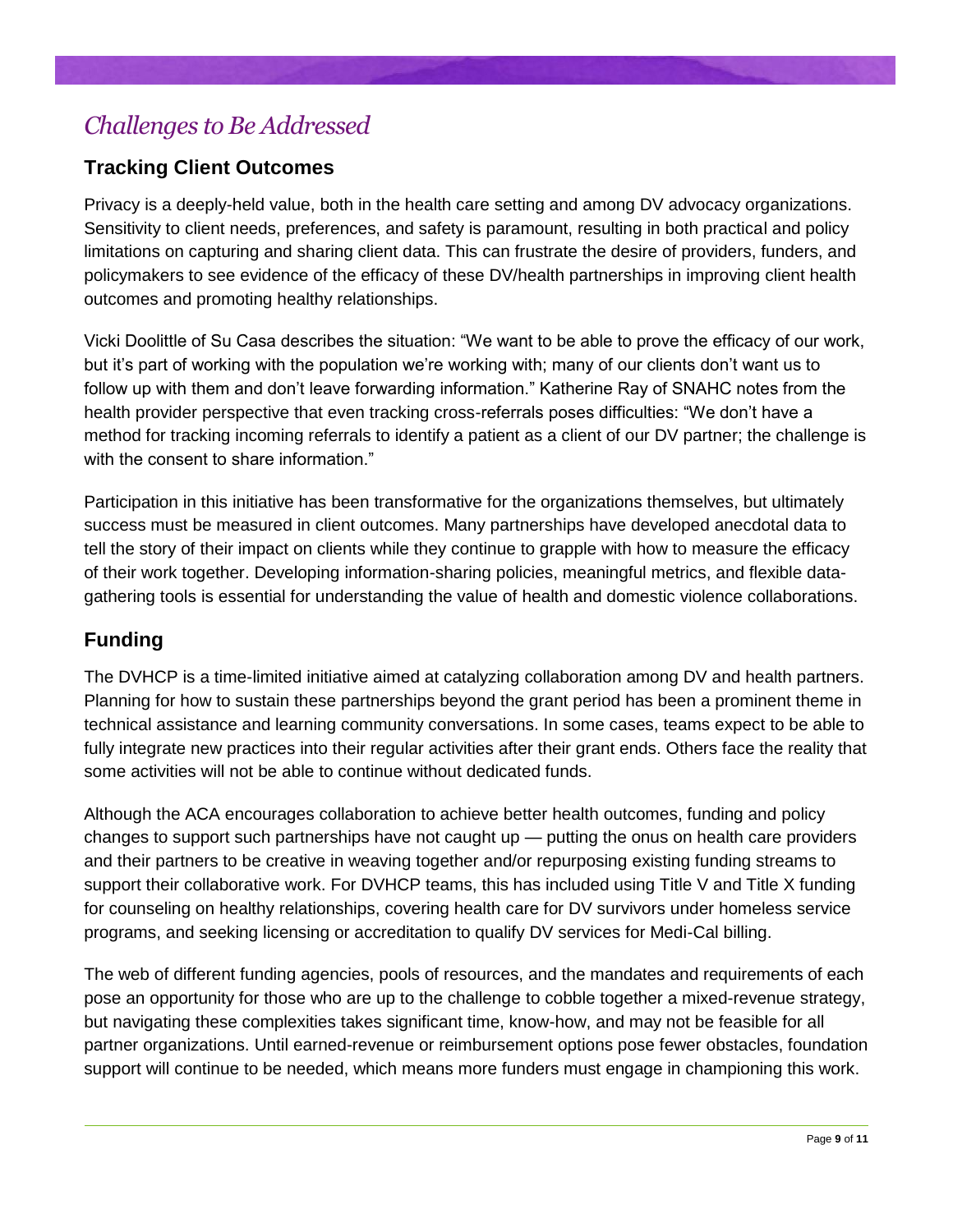As DV and health care partnerships break down the silos between sectors, the funder community must also think more broadly about the relationship between violence and health outcomes. Far from being a strategy suited only to DV or health funding priorities, this work gives foundation partners an opportunity to advance an integrated and systemic approach to violence prevention and health improvement.

### **Developing Resources and Policy Advocacy for Deep Change**

Although the focus of the DVHCP has been on changing institutional practice, the involvement of Futures Without Violence has brought a strong policy awareness and capacity to the initiative. To support the collaborative efforts of individual organizations like those described in this report, there is work to do at the state and national policy levels. Futures Without Violence is already putting its expertise to work through:

- Engagement in statewide policy conversations to advance the DVHCP agenda, with such partners as California Department of Public Health, California Family Health Council, California Primary Care Association, and the California Partnership to End Domestic Violence
- Dissemination of DVHCP successes through local, state, and national opportunities for DVHCP teams to share their expertise and experience in conferences, trainings, briefings, and other venues, as well as through developing materials on lessons learned and best practices for cross-sector collaboration
- Development of policy advocacy materials, including a toolkit for DV programs to use in approaching health care partners about the value of collaboration, the potential role of advocates on a health care team, and funding/reimbursement strategies

These activities lay critical groundwork for the development and expansion of DV and health care partnerships for broader impact and systems-level change. But without the ability to sustain such collaborations through reliable funding and appropriate revenue mechanisms, it will be difficult to maintain the nascent gains that have been achieved so far.

### *Next Steps*

Despite the challenges outlined above, the results of the DVHCP demonstrate that domestic violence and health care partnerships are well worth the effort. These collaborations have resulted in positive health outcomes and more comprehensive and aligned services for survivors. Partner organizations through dedicated teamwork, perseverance, and innovation — have begun to change the way that they provide services and are building systems to work together more effectively.

This is only the beginning. Building on the lessons in this report, the DV and health care fields must continue to work together to promote positive health outcomes and healthy relationships. Funders and policy makers also have a role to play as partners in supporting these efforts, particularly in aligning funding models to enable the kind of collaboration encouraged by the ACA to improve institutional and systems-level responses to DV/IPV as a health issue affecting individuals, families, and communities.